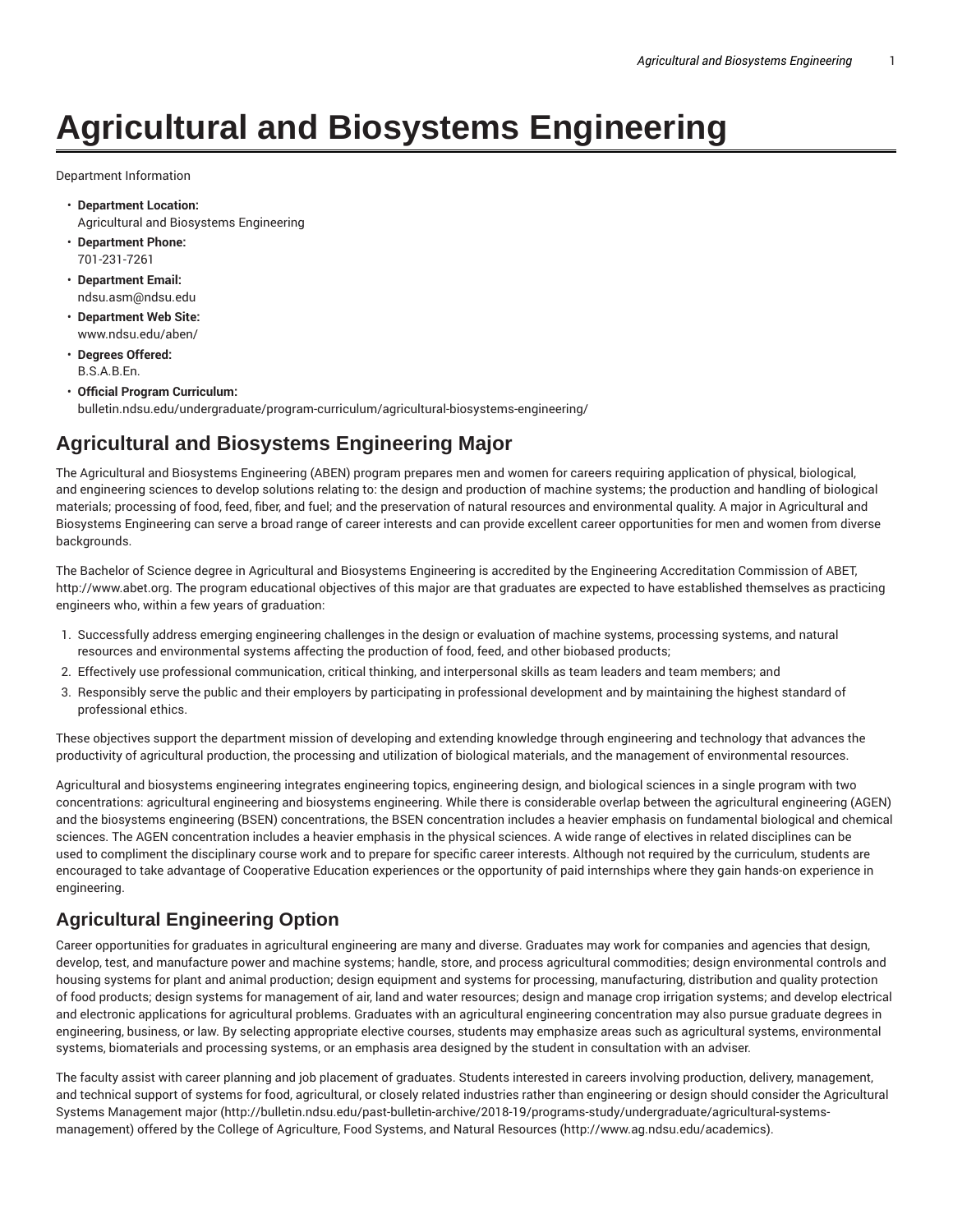### **Plans of Study**

Please note this is a sample plan of study and not an official curriculum. Actual student schedules for each semester will vary depending on start year, education goals, applicable transfer credit, and course availability. Students are encouraged to work with their academic advisor on a regular basis to review degree progress and customize an individual plan of study.

| Freshman                          |                                       |
|-----------------------------------|---------------------------------------|
| Fall<br><b>Credits Spring</b>     | <b>Credits</b>                        |
| <b>ABEN 110</b>                   | 3 ABEN 496 (Ag Tech Expo)<br>1        |
| <b>CHEM 121</b>                   | 3<br>3 ME 212                         |
| <b>ENGL 110</b>                   | 3<br>4 ME 221                         |
| <b>MATH 165</b>                   | 3<br>4 CHEM 122                       |
| CHEM/BIO Elective                 | 3<br>3 ENGL 120                       |
|                                   | $\pmb{4}$<br><b>MATH 166</b>          |
| 17                                | 17                                    |
| Sophomore                         |                                       |
| Fall<br><b>Credits Spring</b>     | <b>Credits</b>                        |
| <b>ABEN 255</b>                   | 3 ABEN 263<br>3                       |
| <b>COMM 110</b>                   | 3 PHYS 252<br>4                       |
| <b>ME 222</b>                     | 3 PHYS 252L<br>$\mathbf{1}$           |
| ME 223                            | 3<br>3 MATH 266                       |
| <b>MATH 259</b>                   | 3<br>3 ME 350                         |
| <b>MATH 128</b>                   | 3<br>1 Computer Elective              |
| Gen Ed Elective<br>$\overline{2}$ |                                       |
| 18                                | 17                                    |
| Junior                            |                                       |
| Fall<br><b>Credits Spring</b>     | <b>Credits</b>                        |
| <b>IME 460</b>                    | 3<br>3 ABEN 377                       |
| CE 309                            | 3 ABEN 482<br>3                       |
| ENGL 321, 324, or 459             | 3<br>3 ECE 301                        |
| <b>ENGR 402</b>                   | 3<br>1 ABEN Elective                  |
| <b>ABEN Elective</b>              | 3<br>3 Gen Ed Elective                |
| CHEM/BIO Elective<br>3            |                                       |
| 16                                | 15                                    |
| <b>Senior</b>                     |                                       |
| Fall<br><b>Credits Spring</b>     | <b>Credits</b>                        |
| <b>ABEN 486</b>                   | 2 ABEN 487<br>$\overline{\mathbf{c}}$ |
| <b>ABEN 491</b>                   | 1 Tech Elective<br>3                  |
| <b>IME 440</b>                    | 2 CHEM/BIO Elective<br>3              |
| <b>ABEN Elective</b>              | 3 Gen Ed Elective<br>3                |
| Gen Ed Elective                   | 3 Gen Ed Elective<br>3                |
| <b>Tech Elective</b>              | 3<br>5 BUS/COMM Elective              |
| 16                                | 17                                    |

Total Credits: 133